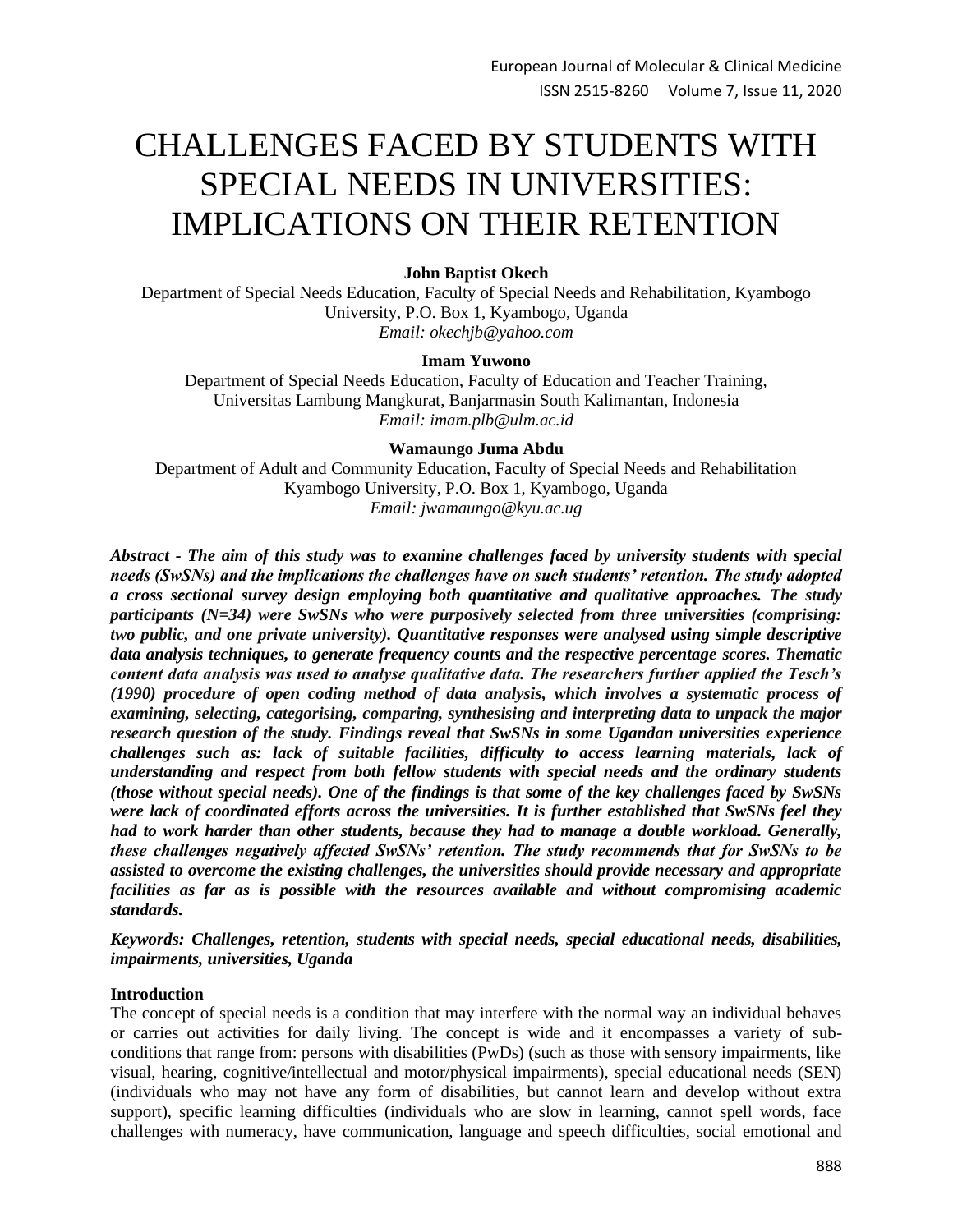behavioural difficulties, the talented and gifted, individuals who are traumatised, those living in streets, the disadvantaged (orphans, children from broken families, child soldiers, child parents, etc), individuals with chronic health problems (such as diabetes, epilepsy, HIV, asthma), to mention, but a few (Kirk, Gallagher, Anastasiow & Coleman, 2006).

History of retention in universities interest in student success and retention in particular, has grown tremendously over the past decade, the world over (Tinto, 2006). There has been such growth in interest in this area that an entire business field has grown from it. Retention firms, retention products, and retention consultants all seem to have the latest answer to student retention problem (Tinto, 2006). Students are beginning to examine the retention rates of universities as they make academic decisions. This information leads to potentially growing admission rates for colleges that are retaining students. The Government of Uganda funding sources are beginning to increase funding for public universities that show growing retention rates, and retention rates are being highlighted in the law (Bazanye, 2017). Although retention efforts are in focus at many post-secondary institutions, the actual retention rates of students with special needs (SwNs) have remained static (Kibuuka, 2017). While admitting more students to universities is important, helping them complete their degree requirements in a timely manner is vital. University student's retention has been one of the most widely studied areas of higher education for the past thirty years, however, there is scarcity of studies on student's retention, as far as those with special needs in universities are concerned (Braxton, Milem, & Sullivan, 2017). Within this area of study, many theories of university student's retention have emerged. Throughout history, theories have been based on the economic benefit (Becker, 1964), the organisational perspective (Bean, 1980b), the psychological processes (Astin, 1984), the sociological perspective (Rootman, 1972), and perhaps the most widely cited theory, the interactionalist perspective (Tinto, 1975). Each of these focus areas and the theories within represents a widespread need to understand what makes university students persist towards graduation while others stop out and never return to achieve the goal. These theories also represent the history of retention efforts for the past decades.

Many potential solutions have developed out of these theories of student retention. Need-based financial aid has made universities more affordable to those students most affected by the cost. In addition, a higher focus on post-graduation life has been implemented through the development of university career planning centres and placement offices. These services allow students to have a glimpse of what may be available to them after graduating from universities. Focusing on these potential careers can protect the view of the investment in the long term.

Retention variables may operate as barriers to the social integration, participation and retention of students with disabilities in university settings. Saenz and Marcoulides (1999) explored relationships between university experience and academic performance among minority students as measured by grade point average. These variables include, among other things, levels of fathers' education, self-understanding, friendships with students of different backgrounds, adequate financial resources, making practical applications of material learned in the classroom to environments outside the campus, talking with a professor about a course, advice from friends about academic probation, participation in campus life, scanning notices of campus events, attendance at athletic events, use of the library for studying, attending campus fine art events and positive experiences with the educational equity programme. These variables were shown to account for almost all of the variation in universities experiences. Fig. 1 illustrates the challenge routes.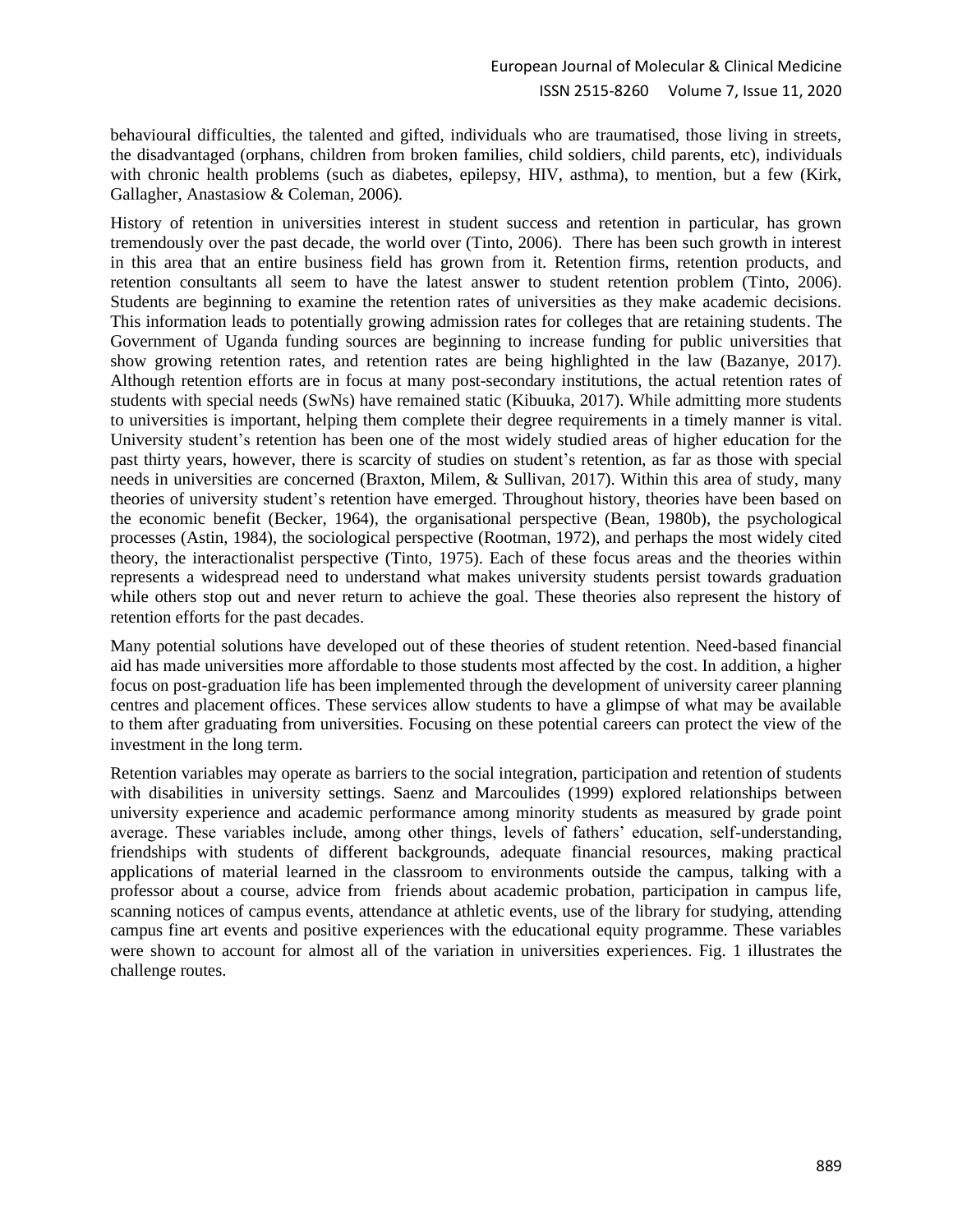

**Figure 1. A conceptual Framework Illustrating the relationship between the Study variables**

Source: Saenz and Marcoulides (1999)

Tinto (1975) widely denoted the influence of culture on retention in community. An area of similar concern to race is cultural differences between a person's place of origin and the institution they are attending, which Tinto's (1975) theory fails to take into account. Tierney (1999) asserts that it is inappropriate for Tinto (1975) to assume students must reject their cultural past and abandon the segregative tendencies. Tierney (1999) views Tinto's model as requiring a student to undergo "cultural suicide" (Austin, 1984), whereby the students with disabilities are expected to make a clean break from communities and cultures in which they are raised then integrate and assimilate into the dominant cultures (Tierney, 1999). Astin (1984) also notes the outcomes of students as strongly related to their incoming characteristics, and the differences between institutions as strongly related to the different characteristics of the population it serves. Given the demographics of university students are changing, attention to the individual characteristics' students bring is even more important (Reason, 2017).

Although the university system now has the potential to support greater participation by students with disabilities in universities, barriers still remain (Reason, 2017). Traditional attitudes and stereotyping of the abilities of learners still lead to exclusion and reinforcement of the notion that learners with disabilities do not have a future in university education. Barriers are exacerbated by inequalities inherent in university education. This includes the ways in which universities are structured and function, dominant attitudes that inform and shape the practices of such higher education as well as the role that universities play within society as a whole (Kibuuka, 2017). For example, students with special needs are still being excluded or channeled based on mere perceptions of their capabilities where the need for fieldwork or practical development in off-campus facilities or use of graphic materials or specific types of equipment are used as excuses for not allowing them to participate in non-traditional courses and degree programmes. Although it would probably in most cases be extremely difficult to prove outright discrimination against students or potential students with special needs, anecdotal evidence suggests that such students are often "persuaded" to follow certain courses viewed as suitable for them and/or institutional exclusion is based on the perceived "unreasonableness" of accommodation requests that goes unchallenged (Mubiru, 2017).

It has been suggested that the continued use of a medical discourse of special needs, and specifically disability, has also influenced the way in which institutions respond to such categories of students, particularly in terms of addressing their needs within the teaching and learning process. Specifically it is alleged that it has deflected attention away from the extent to which the methods and materials of teaching and learning used, the manner in which classes and learning have been managed and organised and the nature of assessment practices may in fact act as a barrier to equitable participation of students with special needs (Kibuuka, 2017). Barriers are indeed inherent in the curricula itself. Whilst facilities and assistive devices play an important role in supporting students with special needs and have received much attention from universities, limited attention has been paid to the extent that teaching and learning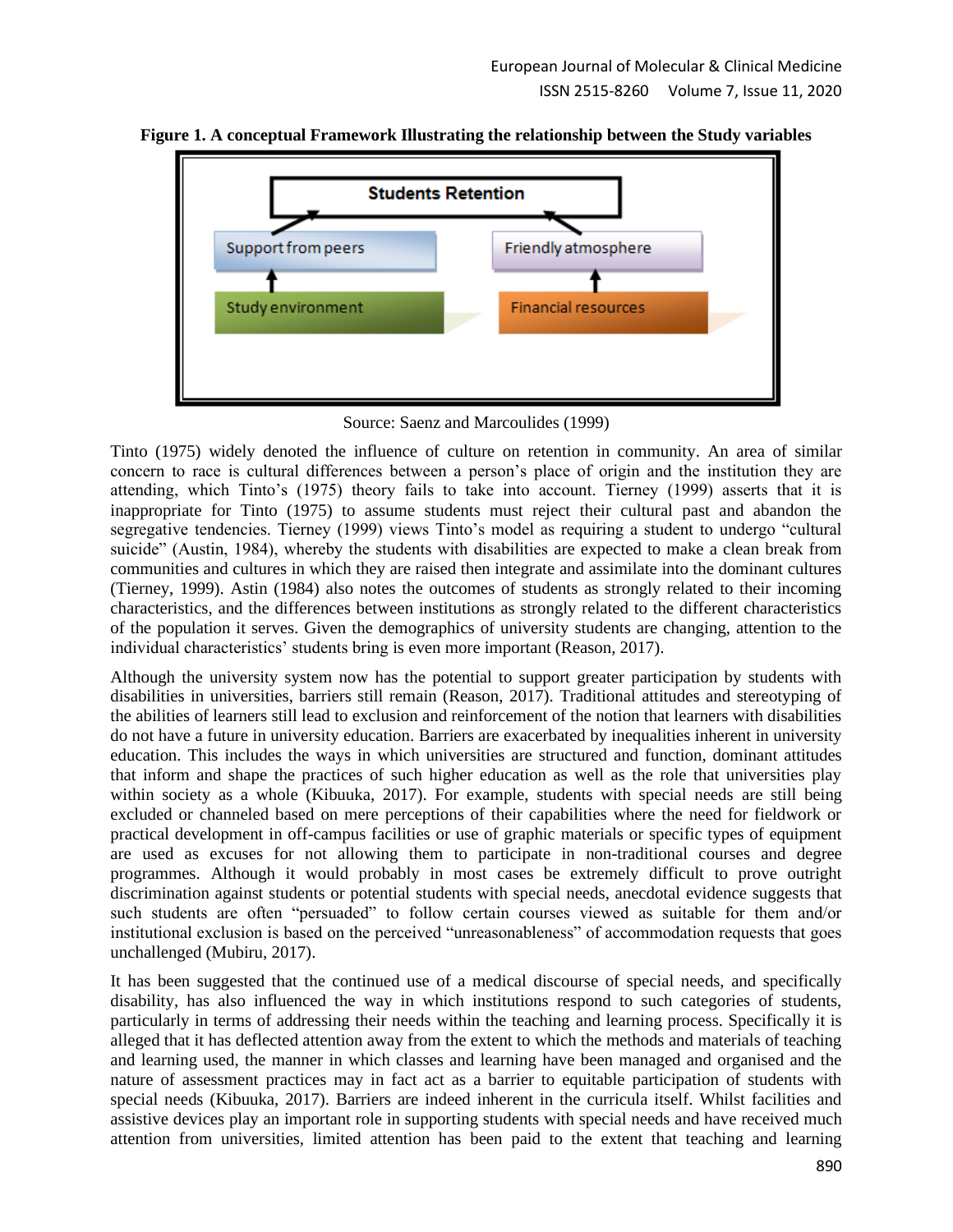processes marginalise or exclude these learners. A lack of curricula flexibility and lack of inclusive teaching and learning methodologies remain important barriers within university education that must be further interrogated.

The way in which learning support and services are provided currently in Uganda universities to students with special needs has also been criticised. Available evidence suggests that the initiatives and structures in place at the various institutions vary considerably in what work they do and the services they offer. In many cases the universities experience resource constraints that limit the nature and extent of services that they can offer. Most importantly, support services to students with special needs, where they do exist, tend to operate separately from or have limited collaboration with broader teaching and learning support initiatives in institutions of higher learning (Kabumba, 2017). Where links do exist the collaboration is mostly with student counselling services rather than those dealing directly with teaching and learning. The structural separation of learning support for SwNs from other learning support is criticised and an integrated approach is seemingly preferred. It is further alleged that support provision in many cases in universities is based on the assumption that all of a students' problems can be remedied by a particular piece of equipment (the classic "technological fix" mentality) without an attempt to understand the social context and other factors exacerbating the barriers experienced by the student (Reason, 2017).

It is immediately apparent when researching institutions of higher learning that there is an increase in activity toward accommodating SwNs at universities in Uganda (Kibuuka, 2017). Enrolment trends of SwNs in Uganda, for example, shows a continued increase over time with some recent enrolment estimates for  $3 - 4$  year university programmes ranging from 9.3% to as high as 17%. Despite this increase young adults with special needs still remain less likely to pursue post secondary education when compared with ordinary individuals (those without disabilities). Of concern in Uganda is that postsecondary completion for individuals with special needs has dropped (MoES Report, 2016). A lack of persistence and retention of SwNs are becoming a matter of concern (MoES Report, 2016). In 2016, two out of ten university students had special needs (NUDIPU, 2017). The scope of this study did not allow for an exhaustive review of what is happening elsewhere but does provide an overview of national trends and best practices that are emerging specific to the functioning of universities in relation to retention of SwNs in Uganda. This study set out to investigate how universities would make sure that they promote equality for SwNs, and address discrimination practices to enhance student's retention. The main impairments included: visual (and partially sighted (low vision) and blind; hearing impairment (hard of hearing impairment), but only a few universities dealing with deaf students who would be using sign language; motor (physical) impairments and wheelchair users; communication difficulties, including: dyslexia, dumbness, stammering; specific learning difficulties, including: slow learning, calculia (difficulties with numbers), difficulties with certain subjects; chronic illness/medical conditions.

Not all universities address all these impairments. This is usually a strategic decision based on the availability of the infrastructure, staff and funding for the institution. In one case it is further influenced by the fact that many of the students come from special schools for students with visual and motor (physical) impairment in the surrounding areas which primarily feed universities in Uganda. Few universities provide assistance with sign language interpreters, sighted guides, guide dogs, wheel chair supporters.

The study aimed at examining the challenges and implications faced by students with special needs (SwNs) in universities in Uganda with regard to their retention.

# **Methodology**

#### Study design

The study (conducted between August 2018 and December 2018) adopted a cross sectional survey design employing both quantitative and qualitative approaches. The mixed approaches were applied in sample selection, data collection, data quality control and data analysis. Creswell (2014) supports cross sectional survey design for the reason that it helps in generalising the results from the selected sample population, specifically by providing a description of the trends in benefits derived by members of support groups.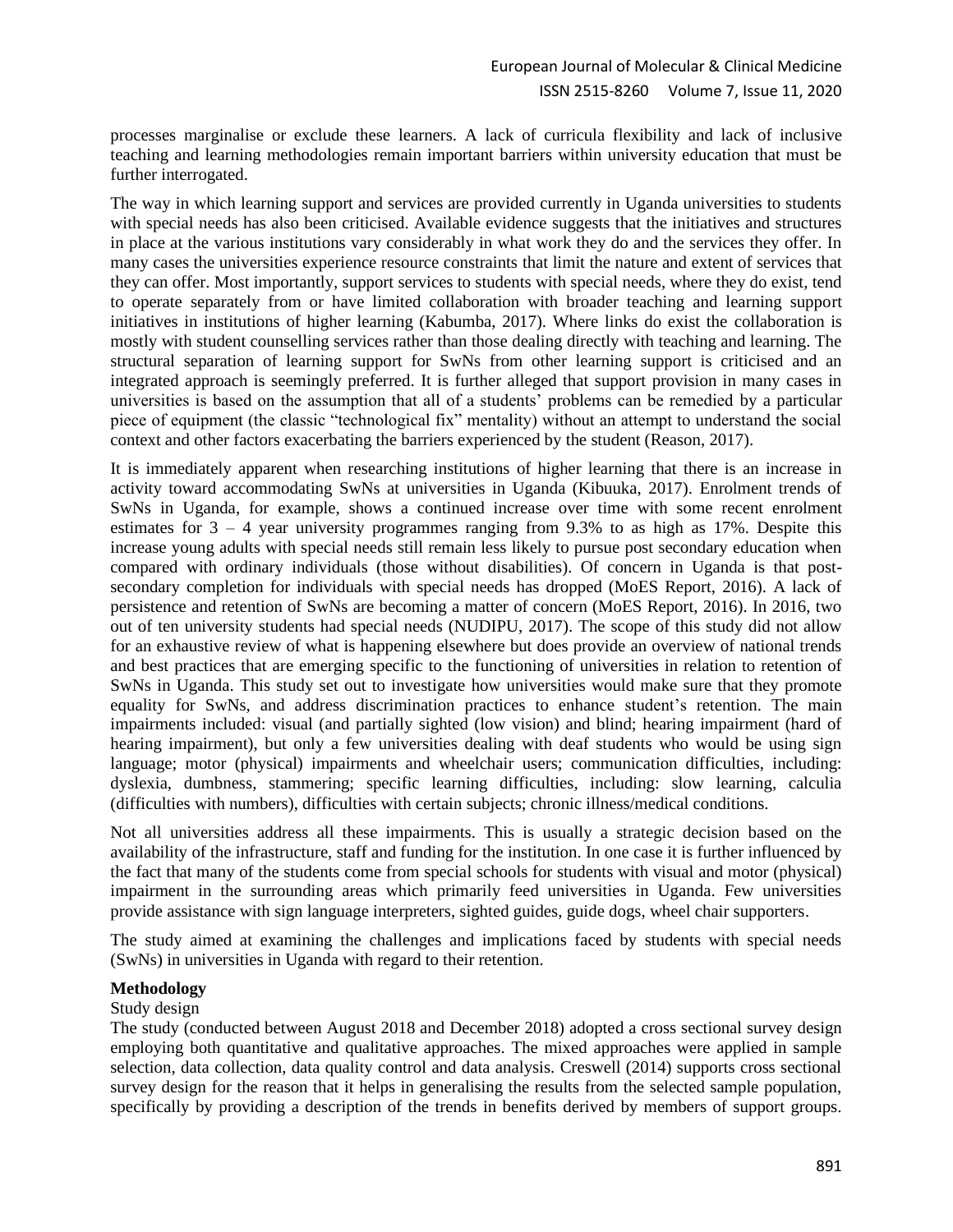This design was used for a further reason provided by Gray (2014) that it helps in providing information on associations between variables.

#### Study Sample

The population for the study was drawn from students at three universities in Kampala coded as: **A-University** (public university), **B-University** (public university) and **C-University** (private university). It was established that a total of 66 students with special needs were enrolled in the three selected universities.

A total of 34 SwSNs (15 males & 19 females) out of the 66 were purposively selected from the three universities. The 34 questionnaires were distributed to the SwSNs who expressed interest in participating in the survey. A total of 20 interviews were carried out with some of the students picked from the study sample of the 34 student participants. In terms of gender 15 out of the participants were male students and 19 were female.

## **Instrumentation**

Interview guides and questionnaires were the data collection instruments adopted. The questionnaire tool involved questions printed in a definite order according to the research objective then administered to the respondents. Each item in the questionnaire addressed a specific objective. The questionnaire consisted of open ended items. The procedure comprised: oral administration of an interview guide by the researcher. It involved face to face encounters between the researcher and the respondents. In addition, interviews gave an opportunity to the researcher to revisit some of the issues that may have an over sight when using other questionnaires.

## Data Collection Procedure

Each student received a copy of the survey questionnaire, including a cover letter which included the consent form for participation. Each student was asked to read and sign the consent form and to return the completed survey questionnaire in a sealed format. In addition, the in-depth interviews (which involved face-to-face interaction, whereby the researcher personally recorded the responses by hand) conducted in the selected three universities established the nature of challenges that had direct and indirect impact on the challenges associated with students' retention at the universities.

#### Data Analysis

After the data collection, the quantitative responses were analysed using simple descriptive data analysis techniques, to generate frequency counts and the respective percentage scores, while the qualitative data were extracted into themes for discussion, to be presented in verbal quotes where deemed necessary. Specifically, thematic content data analysis was used, involving identification, coding, and categorising patterns in the data as recommended by Creswell (2013). The researcher further applied the Tesch's (1990) procedure of open coding method of data analysis, which involves a systematic process of examining, selecting, categorising, comparing, synthesising and interpreting data to unpack the major research question of the study (Yin, 2012). Therefore, this article attempts to reflect a better understanding of the challenges that influence retention phenomenon, and thus enable more effective measures for curbing the challenges so as to improve on student retention, in the Ugandan context, to provide better facilities and encourage SwSNs to adapt and succeed in universities.

#### Ethical issues

Before embarking on the study, the researcher had to seek permission from the three relevant university authorities. Participants were given consent forms to fill in, to show their willingness to participate in the study. The participants were hitherto informed that their participation in the research was voluntary and that their identity would not be revealed. They were further informed that they would be free to withdraw from the research at any point if they felt they were not comfortable**.** Confidentiality and privacy were accordingly observed, and in case there was a third party at the place of the interview, the session would temporarily be halted until such a person had gone away. Names of the areas of study were disguised by using, for example codes: **A-university**, was one of the public universities, **B-university** was the other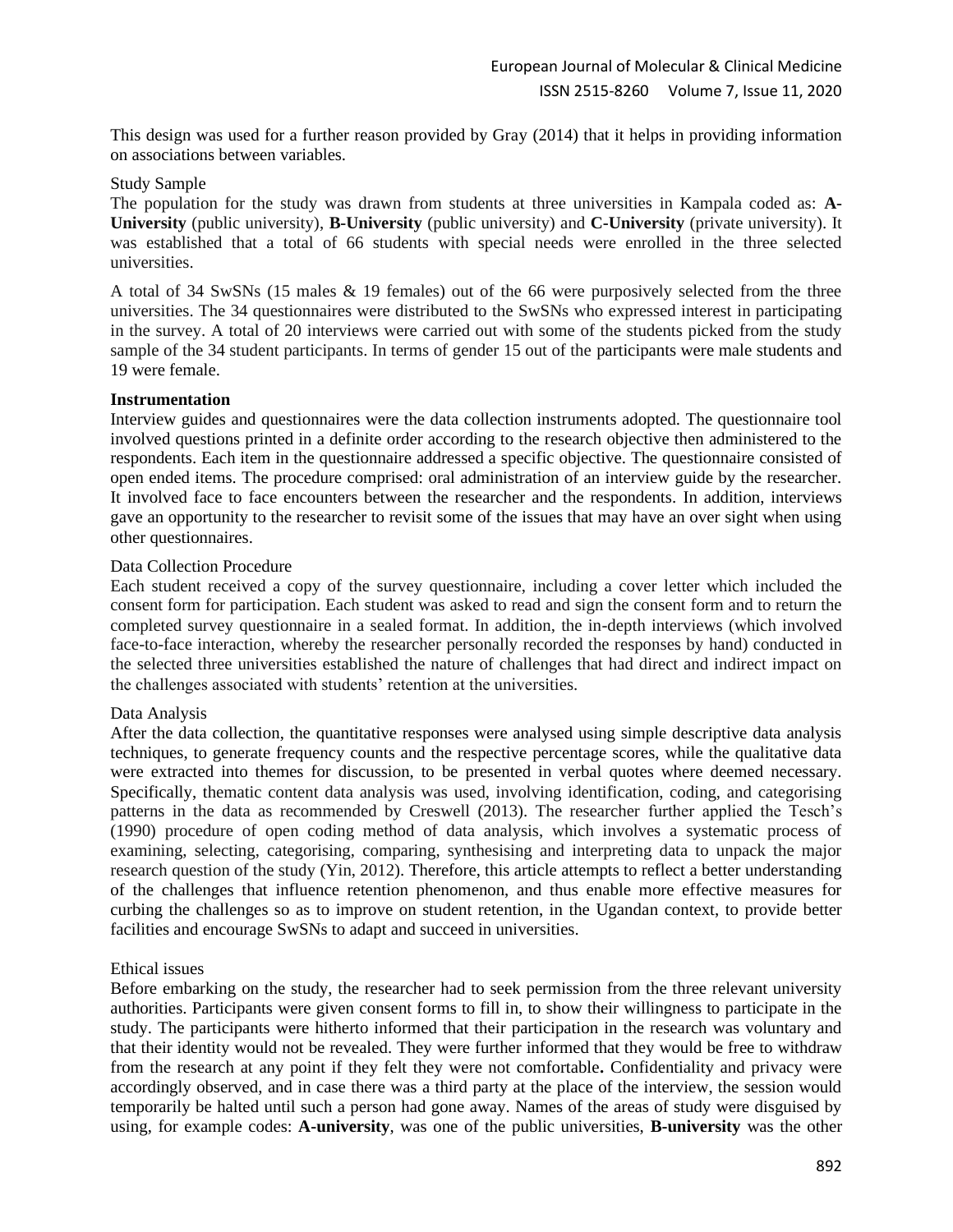public university, and **C-university** was the private university, respectively. Participants were coded as follows: PA-un1,2,3….18= Students with special needs from **A-university**; PB-un1,2,3…12=Students with special needs from **B-university**; PC-un1,2,3…6=Students with special needs from **C-university**; and PO-un1,2,3…18=Ordinary (not with special needs) student.

# **Findings**

The aim of the study was to examine challenges faced by university students with special needs (SwSNs) in Uganda and the implications the challenges had on such students' retention. The presentation of the results, hereof, is based on what each of the challenges revealed when analysed. The findings are presented in two sections, first, on the general overview, covering five major items of the challenges analsysed (quantitatively) as shown in Tables:1 - 5. In the second section, the qualitative analysis involved identification, coding, and categorising patterns in the data. Direct verbal quotes were presented where deemed necessary. All these were meant to show whether students experienced the identified challenges or not.

| <b>Theme</b>                                 | <b>Response from a</b> | <b>Response</b>           | <b>Frequency</b> | Percentage | <b>Remarks</b>                            |  |  |
|----------------------------------------------|------------------------|---------------------------|------------------|------------|-------------------------------------------|--|--|
|                                              | university on specific |                           |                  | (9/6)      |                                           |  |  |
|                                              | challenges             |                           |                  |            |                                           |  |  |
| How easy SwSNs<br>benefit from the available | a) A-university        | i. Adequately available   | 30               | 88.2       | <b>SwSNs</b><br>Most<br>are<br>contented. |  |  |
| facilities and equipment                     |                        | ii. Somehow available     | 3                | 8.8        |                                           |  |  |
|                                              |                        |                           |                  |            | They do not face serious                  |  |  |
|                                              |                        | iii. Not available at all |                  | 3.0        | challenge in this university              |  |  |
|                                              |                        | <b>Total</b>              | 34               | 100.0      |                                           |  |  |
|                                              |                        |                           |                  |            | More than 50% of SwSNs                    |  |  |
|                                              | b) B-university        | i. Adequately available   | 20               | 59.0       | contented in this<br>are                  |  |  |
|                                              |                        | ii. Somehow available     | 12               | 35.3       | university.                               |  |  |
|                                              |                        | iii. Not available at all | 2                | 5.9        |                                           |  |  |
|                                              |                        | Total                     | 34               | 100.0      |                                           |  |  |
|                                              | c) C-university        | i. Adequately available   |                  | 2.9        | Over 90% of SwSNs are                     |  |  |
|                                              |                        | ii. Somehow available     | 2                | 5.9        | dissatisfied<br>this<br>in<br>university. |  |  |
|                                              |                        | iii. Not available at all | 31               | 91.2       | They face a formidable                    |  |  |
|                                              |                        | <b>Total</b>              | 34               | 100.0      | challenge                                 |  |  |

**Table 1: Availability of facilities and equipment for SwSNs in the University**

Source: Primary Data (2018)

#### **Table 2: Accessibility to learning materials by SwNs in the University**

| <b>Theme</b>          | <b>Response from a</b> | <b>Response</b>              | <b>Frequency</b> | Percentage | <b>Remarks</b>               |
|-----------------------|------------------------|------------------------------|------------------|------------|------------------------------|
|                       | university on specific |                              |                  | (9/6)      |                              |
|                       | challenges             |                              |                  |            |                              |
| 2. How easy it is for | a) A-university        | i. Easy access to learning   | 27               | 79.4       | This university is dedicated |
| SwSNs to access       |                        | materials                    |                  |            | to supporting SwSNs          |
| learning materials    |                        | ii. Accessibility somehow    | 5                | 14.7       |                              |
|                       |                        | possible                     |                  |            | SwSNs here do not face       |
|                       |                        | iii. Accessibiliy impossible | $\overline{2}$   | 5.9        | serious challenge            |
|                       |                        | <b>Total</b>                 | 34               | 100.0      |                              |
|                       |                        |                              |                  |            | This<br>is<br>university     |
|                       | b) B-university        | i. Easy access to learning   | 25               | 73.5       | increasingly making efforts  |
|                       |                        | materials                    |                  |            | to support SwSNs             |
|                       |                        | ii. Accessibility somehow    | 17               | 20.6       |                              |
|                       |                        | possible                     |                  |            |                              |
|                       |                        | iii. Accessibiliy            | $\overline{2}$   | 5.9        |                              |
|                       |                        | impossible                   |                  |            |                              |
|                       |                        | Total                        | 34               | 100.0      |                              |
|                       |                        |                              |                  |            | Accessibility not provided   |
|                       | c) C-university        | Easy access to leaming       | 3                | 8.8        | provided<br>by<br>the<br>bv  |
|                       |                        | materials                    |                  |            | university                   |
|                       |                        | ii. Accessibility somehow    |                  | 3.0        |                              |
|                       |                        | possible                     |                  |            |                              |
|                       |                        | iii. Accessibiliy            | 30               | 88.2       |                              |
|                       |                        | impossible                   |                  |            |                              |
|                       |                        |                              |                  |            |                              |
|                       |                        | <b>Total</b>                 | 34               | 100.0      |                              |

Source: Primary Data (2018)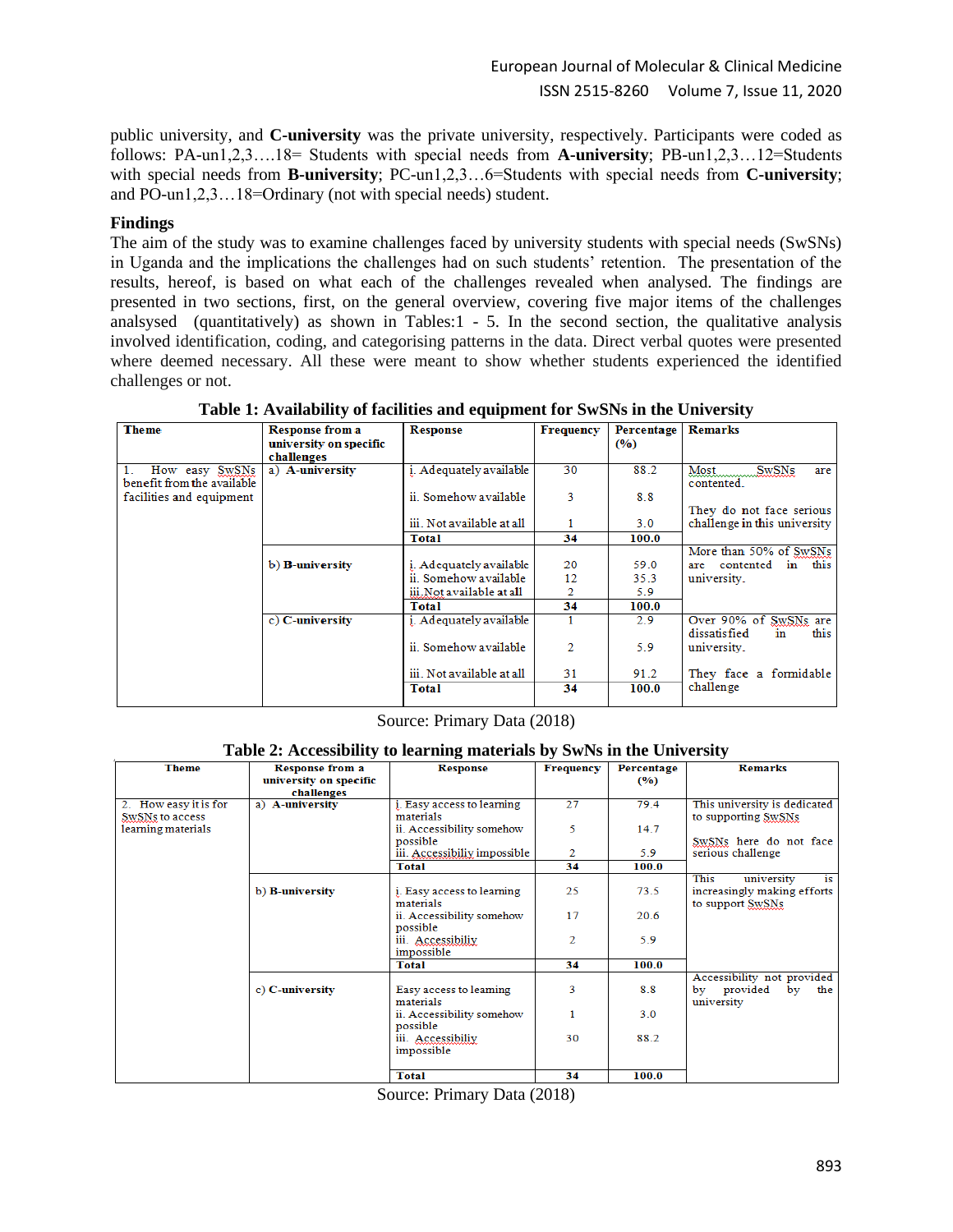| Table 3: Understanding and having respect for SwSNs by other students and staff in the University |  |  |  |  |  |
|---------------------------------------------------------------------------------------------------|--|--|--|--|--|
|---------------------------------------------------------------------------------------------------|--|--|--|--|--|

| <b>Theme</b>         | <b>Response from a</b> | <b>Response</b>                     | <b>Frequency</b> | Percentage | <b>Remarks</b>                    |
|----------------------|------------------------|-------------------------------------|------------------|------------|-----------------------------------|
|                      | university on specific |                                     |                  | (%)        |                                   |
|                      | challenges             |                                     |                  |            |                                   |
| The level at which   | a) A-university        | i. There is good understanding      | 21               | 61.7       | SwSNs in this university enjoy    |
| SwSNs are understood |                        | ii. There is little understanding   |                  | 26.5       | more recognition and respect      |
| and respected        |                        | iii. Discrimination is the order of |                  | 11.8       |                                   |
|                      |                        | the day                             |                  |            |                                   |
|                      |                        | Total                               | 34               | 100.0      |                                   |
|                      |                        | i. There is good understanding      | 17               | 50.0       | SwSNs reckon to receive more      |
|                      | b) B-university        | ii. There is little understanding   | 10               | 29.4       | than 50% of recognition and       |
|                      |                        | iii. Discrimination is the order of |                  | 20.6       | acceptance in this university     |
|                      |                        | the day                             |                  |            |                                   |
|                      |                        | Total                               | 34               | 100.0      |                                   |
|                      |                        | i. There is good understanding      |                  | 14.7       | SwSNs see more than 50% of        |
|                      | c) C-university        | ii. There is little understanding   | 10               | 29.4       | negative feelings against them in |
|                      |                        | iii. Discrimination is the order of | 19               | 55.9       | this university                   |
|                      |                        | the day                             |                  |            |                                   |
|                      |                        | Total                               | 34               | 100.0      |                                   |

**Source:** Primary Data (2018)

# **Table 4 : Co-ordination of activities beneficial to SwSNs in the University**

| <b>Theme</b>                    | <b>Response from a</b> | <b>Response</b>                            | <b>Frequency</b> | Percentage | <b>Remarks</b>                   |
|---------------------------------|------------------------|--------------------------------------------|------------------|------------|----------------------------------|
|                                 | university on          |                                            |                  | (%)        |                                  |
|                                 | specific challenges    |                                            |                  |            |                                  |
|                                 |                        |                                            |                  |            |                                  |
| 4. Evidence of co-ordination of | a) A-university        | i. There is effective co-ordination from   | 21               | 61.8       | <b>SwSNs</b><br>contented<br>are |
| activities beneficial to SwSNs  |                        | all angles of the university               | 10               | 29.4       | with the way activities are      |
|                                 |                        | ii. There is a little bit of co-ordination |                  | 5.8        | co-ordinated for their           |
|                                 |                        | iii. There is no co-ordination at all      |                  |            | benefit                          |
|                                 |                        | <b>Total</b>                               | 34               | 100.0      |                                  |
|                                 | b) B-university        | i. There is effective co-ordination        | 17               | 50.0       | SwSNs see an increasing          |
|                                 |                        | from all angles of the university          | 10               | 29.4       | efforts to co-ordinate           |
|                                 |                        | ii. There is a little bit of co-ordination |                  | 20.6       | activities for their good        |
|                                 |                        | iii. There is no co-ordination at all      |                  |            |                                  |
|                                 |                        | Total                                      | 34               | 100.0      |                                  |
|                                 | c) C-university        | i. There is effective co-ordination from   |                  | 20.6       | SwSNs are not contented          |
|                                 |                        | all angles of the university               |                  |            | with co-ordination of            |
|                                 |                        | ii. There is a little bit of co-ordination | 10               | 29.4       | activities for their benefit     |
|                                 |                        | iii. There is no co-ordination at all      | 17               | 50.0       | by the university                |
|                                 |                        | <b>Total</b>                               | 34               | 100.0      |                                  |

Source: Primary Data (2018)

# **Table 5 : University's ability to provide funds for SwSNs**

| <b>Theme</b>                  | <b>Response from a</b> | <b>Response</b>                      | <b>Frequency</b> | Percentage | <b>Remarks</b>                       |
|-------------------------------|------------------------|--------------------------------------|------------------|------------|--------------------------------------|
|                               | university on          |                                      |                  | (9/0)      |                                      |
|                               | specific               |                                      |                  |            |                                      |
|                               | challenges             |                                      |                  |            |                                      |
|                               |                        | University provides all the          | 19               | 55.9       | In this university SwSNs enjoy       |
| 5. The extent o which the     | a) A-university        | needed funds to support SwSNs        |                  |            | getting financial support provided   |
| university provides funds for |                        | ii. University is providing very     | 10               | 29.4       | by their university                  |
| <b>SwSNs</b>                  |                        | limited funds to support SwSNs       |                  |            |                                      |
|                               |                        | iii. University is not providing any | 5                | 14.7       |                                      |
|                               |                        | funds to support SwSNs               |                  |            |                                      |
|                               |                        | <b>Total</b>                         | 34               | 100.0      |                                      |
|                               |                        | University provides all the          | 14               | 41.2       | SwSNs report that their university   |
|                               | b) B-university        | needed funds to support SwSNs        |                  |            | is beginning to provide some         |
|                               |                        | ii. University is providing very     | 12               | 35.3       | significant funding to support their |
|                               |                        | limited funds to support SwSNs       |                  |            | cause                                |
|                               |                        | iii. University is not providing any | 8                | 23.5       |                                      |
|                               |                        | funds to support SwSNs               |                  |            |                                      |
|                               |                        | Total                                | 34               | 100.0      |                                      |
|                               |                        | i. University provides all the       | 1                | 2.9        | SwSNs in this university are of the  |
|                               | c) C-university        | needed funds to support SwSNs        |                  |            | view that their university has       |
|                               |                        | ii. University is providing very     | 2                | 5.9        | negative attitude towards them       |
|                               |                        | limited funds to support SwSNs       |                  |            |                                      |
|                               |                        | iii. University is not providing any | 31               | 91.2       |                                      |
|                               |                        | funds to support SwSNs               |                  |            |                                      |
|                               |                        | <b>Total</b>                         | 34               | 100.0      |                                      |

Source: Primary Data (2018)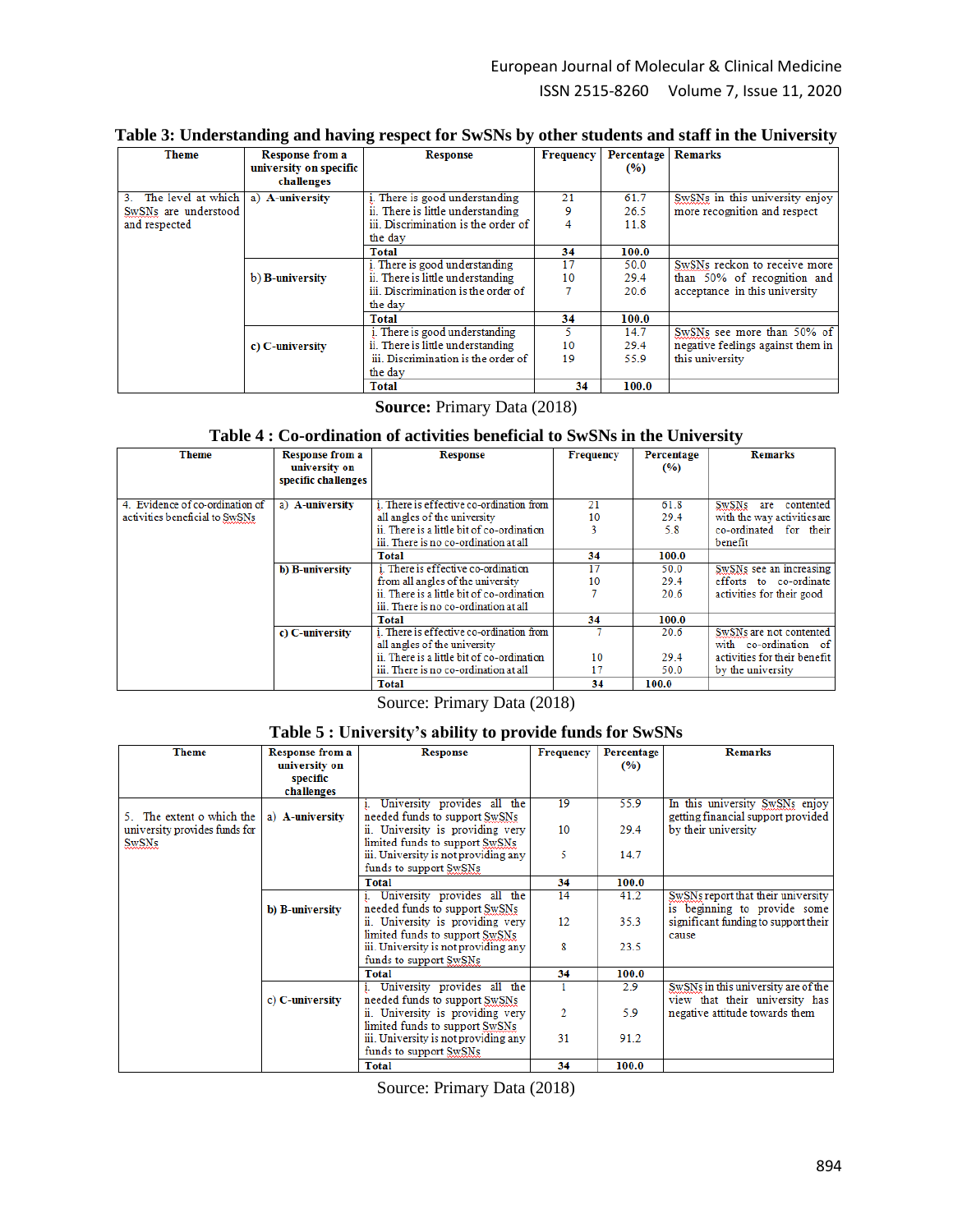# **Responses from interview guides**

The responses revealed that SwSNs experienced a number of challenges such as lack of equipment and facilities available for SwSNs, lack of attention given to SwSNs, poor co-ordination of student activities, lack of Space for SwSNs, and no provision of funds for SwSNs. The following verbal quotes illustrate the above:

Theme 1: Provision of Facilities and Equipment to Support SwSNs

Participants had different views regarding the ways their universities provided equipment and facilities regarding their well being in the respective universities. In **A-university**, most SwSNs were contented with what they were provided. The participants had these to say:

I can't be a 100% satisfied with what the university is providing us, the students with disabilities, especially we students with visual impairment. But what I get so far can always enable me get on well with my studies here, and am certain I will complete my degree course successfully, (PAun.1).

The SwSNs in **C-university** who were not receiving any preferential treatment lamented and had this to say:

It is a real burden for us, students with disabilities, to do things in this university. Everything is expensive and the university does not do much even to get us some equipment at subsidised prices. We have to rely on our relatives and at times NGOs, to get what we need to support our studies. It is a real struggle. Yes, it is, you see! (PC-un4)

Participants who faced less challenges in their universities, particularly those from **A-university** and **Buniversity** gave a list of equipment and facilities they said they were enjoying. The participants stated:

Our university has an assortment of facilities and equipment which comprise, among other things: Braille machines, Computers, Talking books and Audiometers, (PA-un2)

Having an important garget, such as Audiometers within our university is a big relief. Before I joined this university, we used to visit major hospitals in different parts of the country in search of audiometer service, whenever I needed to have my hearing aids and ear moulds repaired. But we now have this within the university and can enjoy such a service. Indeed, when I finish with my university course, I shall miss such a good service, (PA-un12).

Theme 2: Accessibility to learning materials by SwNs in the University

Participants were divided in responses, with respect to accessibility to learning materials in the three universities. While some participants accept the challenges they face, some indicate that the challenges are not serious. For **A-university**, SwSNs did not see much challenge, regarding accessibility to learning materials. In **B-university**, SwSNs noted that some categories of their colleagues with visual impairment were given more attention, compared to other categories of special needs. The concerned participants had this to say:

Our friends with visual impairment are given nearly everything they need, such as: Braille materials, papers, white cane for movement, and so on, while we, who are deaf, have to struggle even to get sign language interpreters. It is even worse that when the interpreters are employed to assist us, it takes long to pay them for the service they render to us. This makes them leave and go away, and we remain suffering with nobody to support us on our daily activities, (PC-un5).

Another participant from **C-university** had this to say:

while our sighted friends enjoy getting their examination results on time, each semester, we, who are blind have to be treated as second class citizens. Our brailled materials take time to be transcribed and marked. Sometimes these papers are misplaced, causing us to have missing results. It is really bad, we pray that our academic work is also given top priority like our sighted friends, (PA-un3)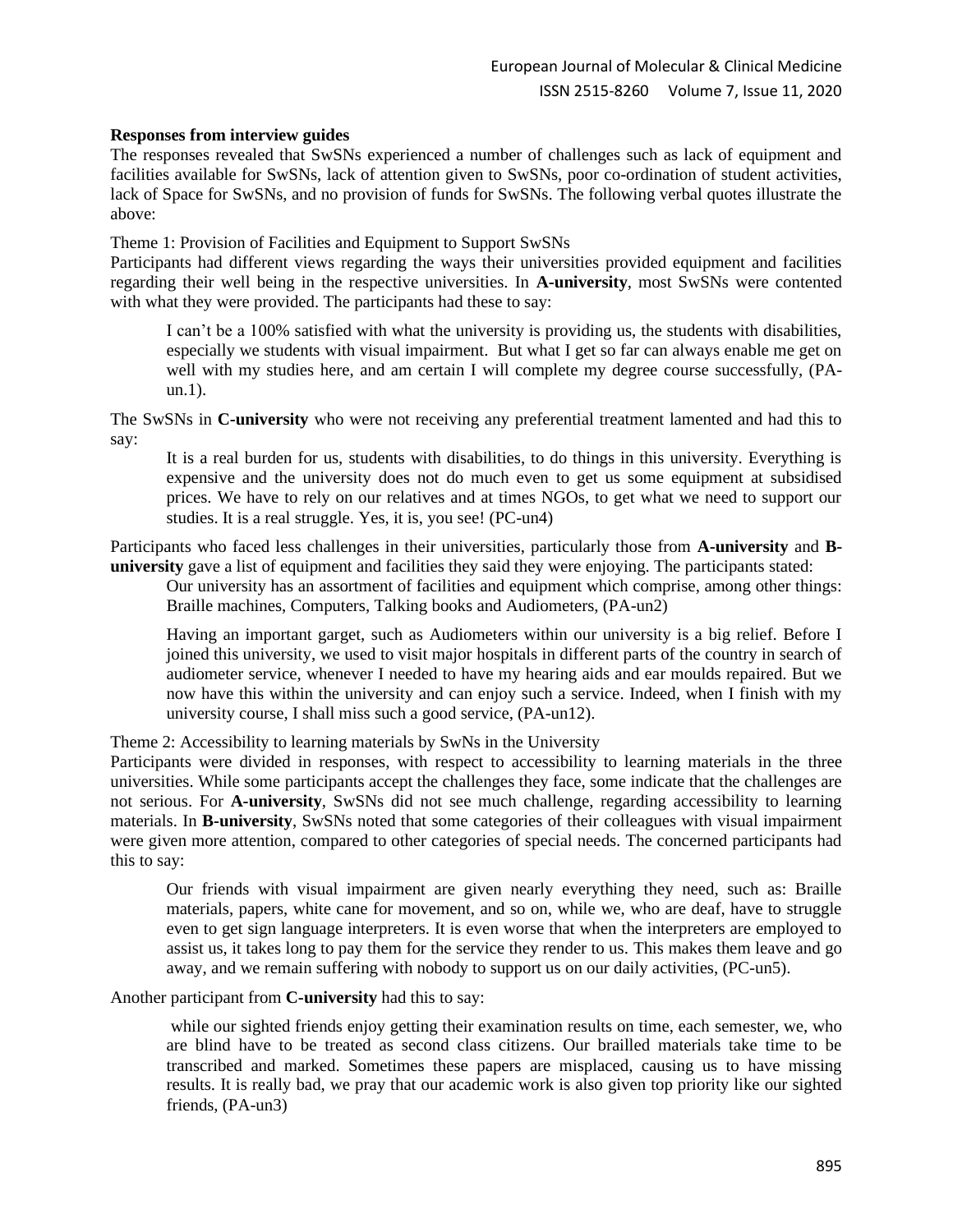In **A-university** and **B-university,** SwSNs raised a bitter complaint regarding the way their disability supporters were being treated. A participant had this to say:

If the university does not want to violate our human and constitutional rights, let it not continue mistreating our interpreters, by failing to pay for the good services they give us. These interpreters are paid just peanut, something that should be done without such unnecessary delays. When they run away and abandon us who will support us with our academic work? (PB-un7)

Theme 3: Understanding and having respect for SwSNs by other students and staff in the University

In **B-university and C-university,** where SwSNs were not receiving adequate attention, recognition and respect from the university, they resorted to help one another. One participant stated, and quote:

Yes, I like helping those brothers and sisters of ours. Sometimes I push them on wheel chairs, sometimes I copy for them notes when lectures are going on, because I don't know how to use sign language with them. It is important for us to help one another because we are all human beings, (POC-un4)

Theme 4: Co-ordination of activities beneficial to SwSNs in the University

The study revealed that it was in **A- university** where there was somebody appointed to co-ordinate activities for the good of the students with special needs. That in B-university, there was a good attempt being made to put arrangement in place for co-ordinating activities for SwSNs. That for **C-university**, students were left to fend for themselves, working as a team, sharing ideas and initiating activities that were beneficial to them. Thus, SwSNs faced a formidable challenge in **C-university**.

The following is the direct quotes from such participant:

In this world of disability, nothing without us, is for us. So, we have to mobilise ourselves, speak with one voice, do things as a united group and show to the university community, that we are capable of organising and mobilising ourselves before we call for a support from other people within the university, (PB-un8)

Some participants, especially from **A-university** were found to be satisfied with the entire environment in their university, while others expressed disappointment, especially those from **B-university,** pointing out that the environments of their university was disability unfriendly. They said:

The management of our university has made a very good effort to modify the entire environment, for, we are able to carry out most of our activities with ease and without serious challenges. The modified space includes: modified walk ways, ramps, modified new buildings, suitable toilets for female and students with motor impairment, special vehicles for transporting SwSNs within the campus, especially when they travel to and fro lectures, (PA-un8).

One participant from **A-university** stated and quote:

Much as we are blind, we love sports. We miss taking part in different games and sports to compete in international games, such as the world para-olympic games and become champions. But we are denied this. Games and sports would always be an attractive magnet for some blind students to join certain universities! (PC-un4)

Theme 5 University Ability to Provide Funds for SwSNs

The study revealed that one of the three universities, i.e: **A-university** was ahead of the other two in providing some funds that supported SwSNs, Other universities were reported to be doing too little to make SwSNs happy. Participants from **A-university** stated, and quote:

Our university has some budget for supporting our needs and we must appreciate that spirit. Among other things, to be proud of in our university is that there is a university policy on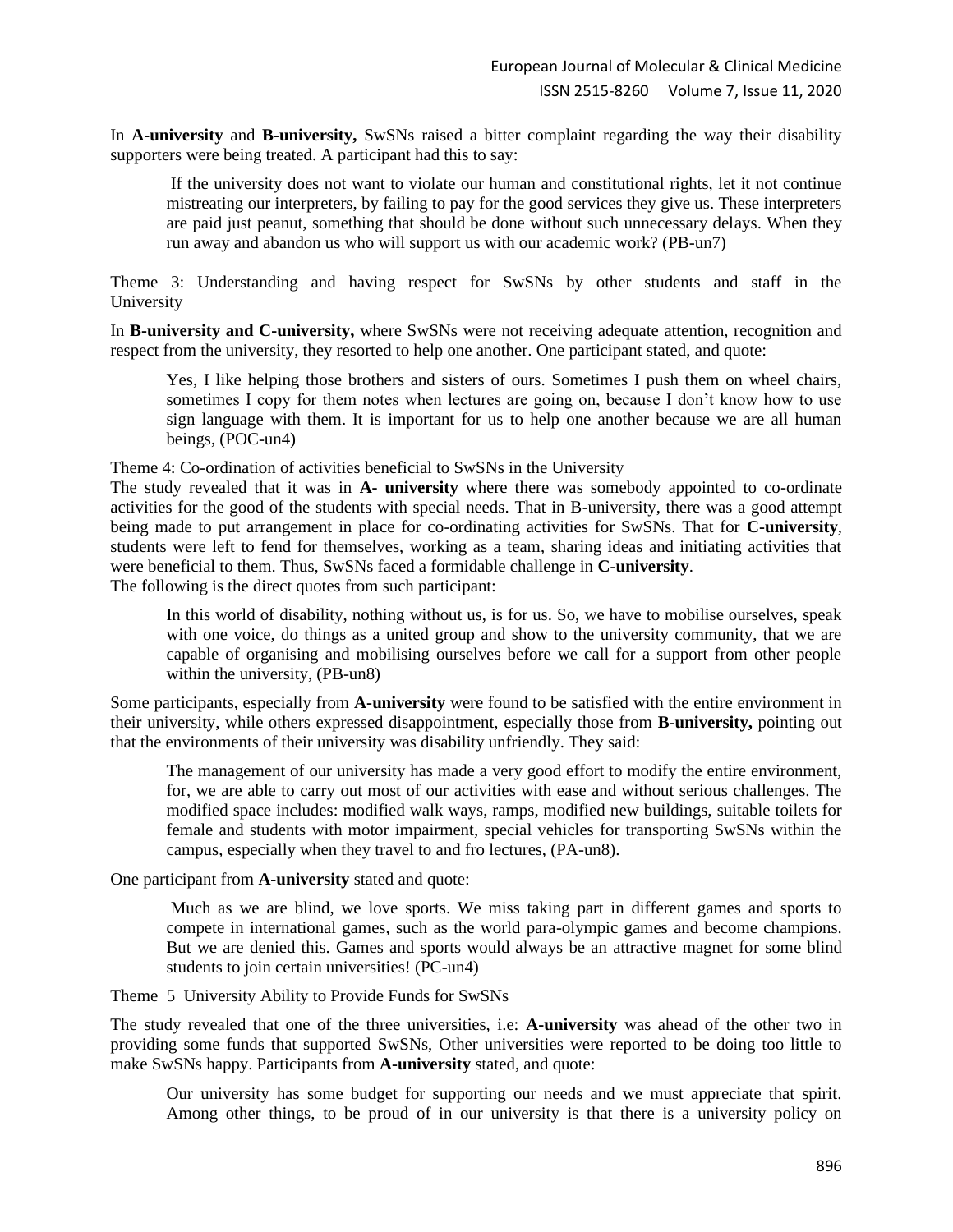disability. Through these all-service providers for us, SwSNs, are paid some allowance, we, the students are provided learning materials, the same way our ordinary peers are given, (PA-un7).

A participant from **C-university**, on the contrary had this to say:

If it wasn't' for a sponsorship by sympathetic international donor, I would not have studied in this university even for one semester. I am very thankful, and I know I shall complete my first degree, and God willing, my sponsors will still continue to support me for a master's degree course after here, (PC-un2)

Another SwSNs facing a similar bitter challenge in **C-university** stated and quote:

My continuation with studies at this university has been due to the massive support I have been getting from my relatives. They have provided my tuitions fees and made all forms of contributions to meet the costs of my education from primary school to the university. I am greatly indebted to their support, (PC-un1).

## **Discussion**

The purpose of the study was to provide answers to questions concerning challenges faced by university students with special needs (SwSNs) in Uganda and the implications the challenges had on such students' retention. One of the findings concerned the challenges students faced with respect to financially related issues. This finding resonates with Saenz, and Marcoulides (1999) who demonstrated financial concerns were related to drop out rates for college students, lack of statistical significance of other financial aid variables of students in general cannot be discounted in theory of college retention. Some of the key findings of the study are that universities that have reasonable provisions for equipment and facilities, have modified space, as well as giving adequate attention to students with special needs are the universities that have more retention of students. These findings tend to agree with Tinto (2006) who expressed the need to build a sense of belonging within a university social structure as a way to help students successfully complete their degree. It is evident that this is also true for the population of students with special needs. A university can influence whether minority students will persist to a degree or not. For example, Bazanye (2017), demonstrates that lack of structural diversity and diversity emphasis in an institution is significantly related to stop out of an institution of higher learning, minority status and socioeconomic status is also related to dropping out of an institution of higher learning. The literature here, indeed confirms the afore mentioned findings of this study.

Some of the students with special needs have challenges in meeting the needs in class, for example requirements. They end up performing poorly in universities and eventually drop out. In the findings, there are some students who have mentioned that they have remained on their studies because of the support they get from their relatives and benefactors despite the challenges they face in their university where cannot get any form of support. The strongest and most consistent predictor of retention is shown to be university grades. Braxton, Milem, and Sullivan (2017) have demonstrated high school achievement as being a strong predictor of stop out, drop out and transferring to another institution. This finding was supported in this analysis as a strong relationship between high school grade point average (GPA) with persistence to completion for both students with disabilities and the ordinary students. Although this may not be as a result of direct influence, by implication, some of the challenges revealed in the study findings, by and large, have indirect impact on the SwSNs' retention in the university.

# **Conclusion**

The findings reveal that the numerous challenges faced by the universities have a direct bearing on whether SwSNs' retention can successfully be upheld, or not. Given the way the three universities selected in this study have dealt with the specific challenges, the overall nature of retention of SwSNs is not as low to cause concern. Provision of equipment and facilities, giving due attention, assisting students to mobilise and network amongst themselves, providing ample space and providing basic funding are all crucial ingredients for students with special needs' retention in the university. It was not possible to determine from the data the proportion of students from each category of special needs who indicated they required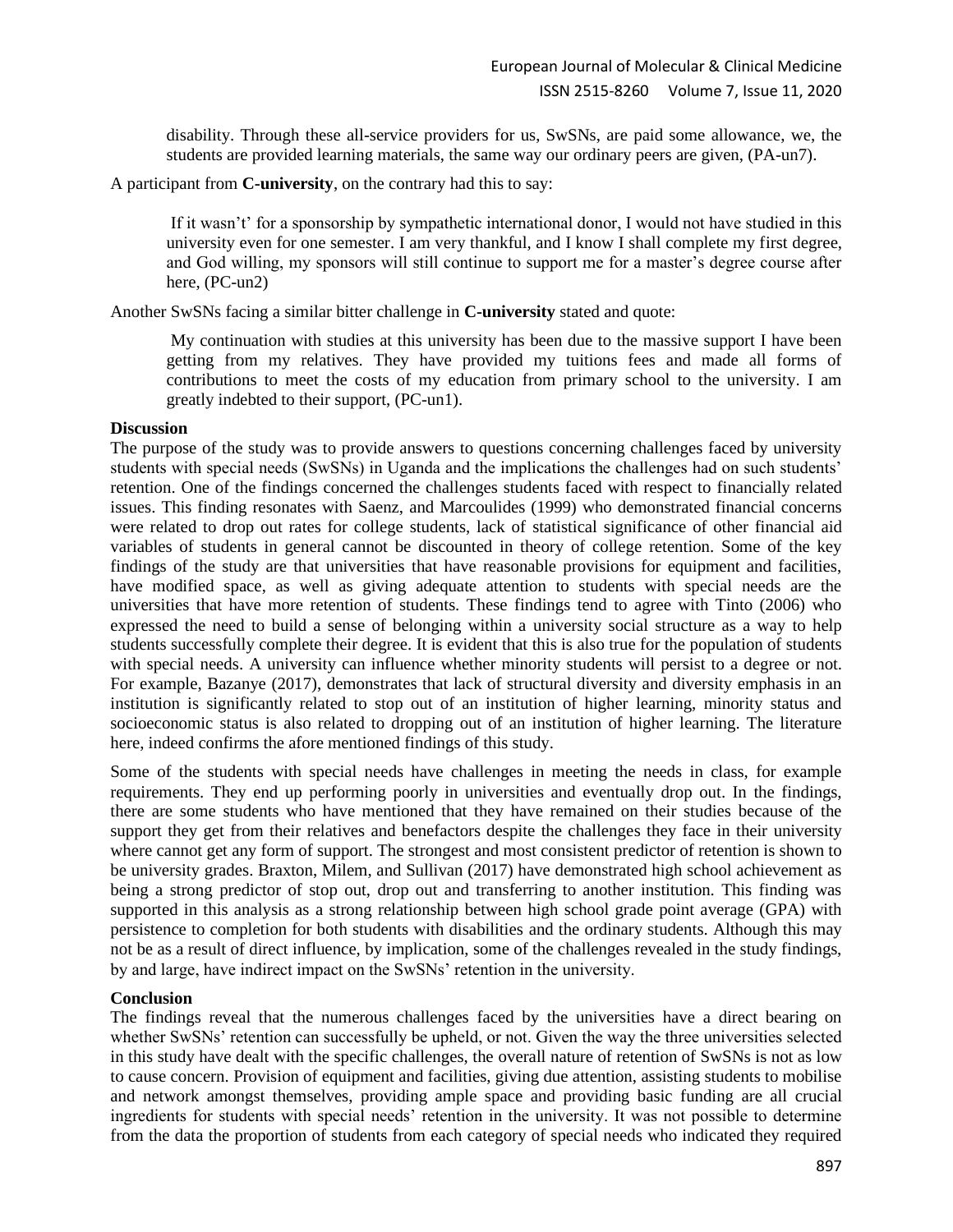services. The findings suggest a possible mismatch between services required and services received, and a subsequent negative impact on retention. As might be expected, some universities were less well equipped to provide sufficient support services to meet the needs of reported increasing numbers of students with disabilities. Nearly all the respondents interviewed identified this as an area for further development within their universities.

## **References**

- 1. Astin, A. W. (1984). Student involvement: A developmental theory for higher education. Journal of College Student Personnel, 25, 297-308.
- 2. Bean, J. P. (1980a). Dropouts and turnover: The synthesis and test of a causal model of student attrition. Research in Higher Education 12(2), 155-187.
- 3. Bean, J.P. (1980b). A psychological model of college student retention. Research in Higher Education, 13(1), 23-45.
- 4. Bazanye, J.P. (2017). Student attrition, intention and confidence: Interactions effects in a path model. Research in Higher Education, 17, 291-320.
- 5. Braxton (Ed.). Reworking the student puzzle, (pp. 48-61). Nashville, TN: Vanderbilt
- 6. University Press.
- 7. Braxton, J. M., Milem, J. F., and Sullivan, A. S. (2017). The influence of active learning on the college student departure process: Toward a revision of Tinto's theory. Journal of Higher Education, 71(5), 569-590
- 8. Cresswell, J.W. (2014). A framework for the study: Research design : qualitative and quantitative approaches. Los Angeles: Sage Publications.
- 9. Cresswell, J.W. (2013). Research design: Qualitative, quantitative and mixed method approaches (2<sup>nd</sup>) ed.). Thousand Oaks, CA: Sage.
- 10. Gray, D. (2014). Doing research in the real world  $(3<sup>rd</sup>$  ed.). Los Angeles: Sage.
- 11. Kabumba, C. (2017). Keeping students in higher education: Successful practices and strategies for retention. Journal of Education. 12(2) 45-68
- 12. Kibuuka, S. (2017). Problems in the admissions and retention of students with disabilities in higher education. Journal of College Admission 15(6), 12-19.
- 13. Ministry of Education and Sports (2016). Special Needs Education Report. Kampala: Government of Uganda
- 14. Mubiru, J.L. (2017). Accessibility: Students with disabilities in universities in Ugandan Universities. The Canadian journal of Higher Education, 21(1), 48-83.
- 15. National Union of Disabled Persons of Uganda (Nudipu) (2017). Educating Children with Special Needs in Uganda. Kampala
- 16. Kirk, S. A., Gallager, J.J.,Anastasiow, N.J., and Coleman, M.R. (206). Educating Exceptional Children,  $(7<sup>th</sup>$  ed.). New York: Houghton Mifflin Company.
- 17. Reason, D. (2017). Students with learning disabilities in the community college: Their issues, goals, challenges, and successes. Dissertation Abstracts International, 68(04), (UMI No. 3263438).
- 18. Rootman, T. (1975). Improving postsecondary outcomes for students with disabilities: Designing professional development for faculty. Journal of Postsecondary Education and Disability, 18(2), 135- 147